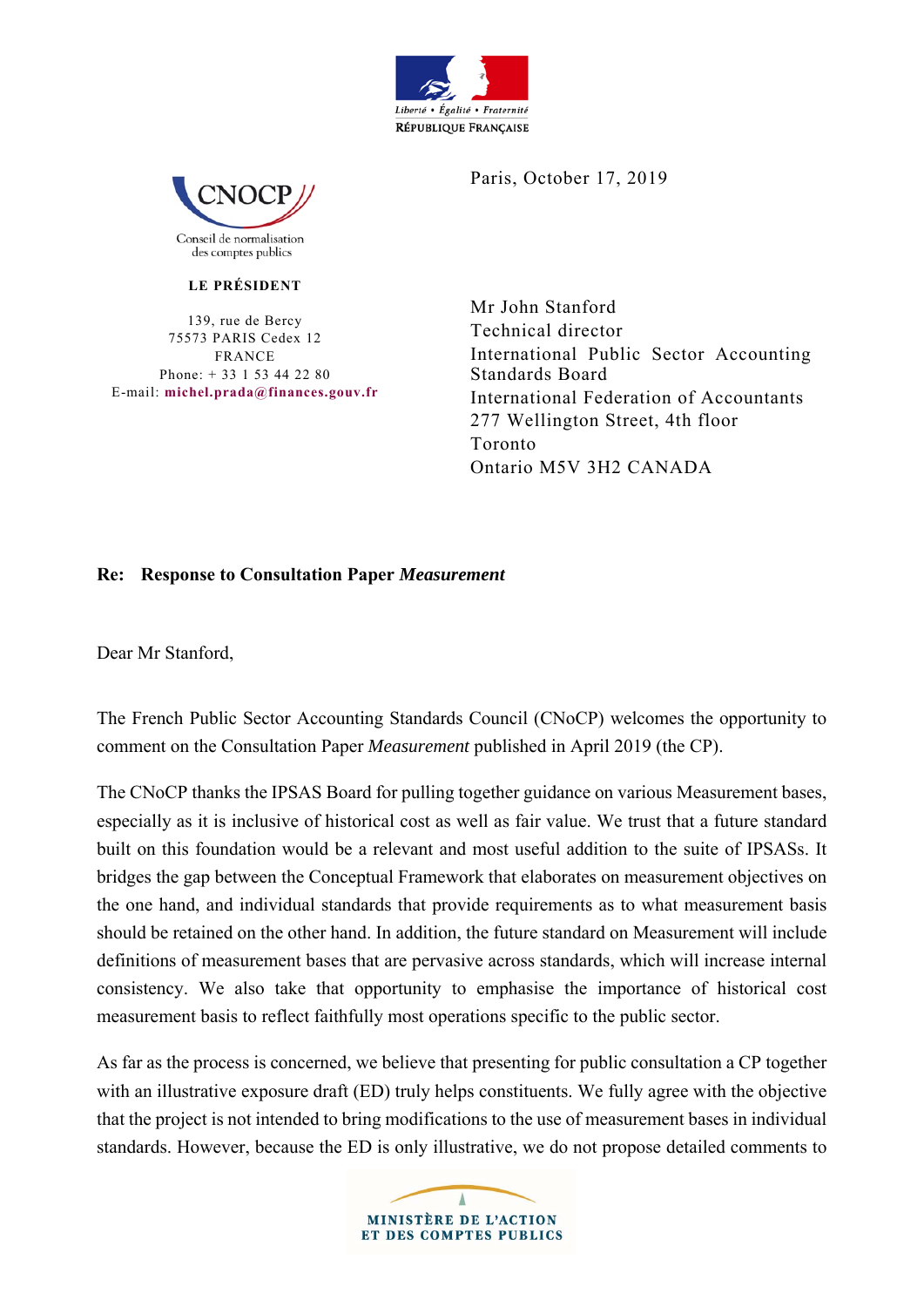

a full extent. For instance, at this stage of the project, we did not assess to what extent relocating guidance from individual standards to the future standard on Measurement would bring about unintended consequences on measurement requirements in individual standards.

On a more detailed level, we agree with the accounting treatment proposed for borrowing costs and globally with that retained for transaction costs. We believe they ensure pragmatic application and are consistent with most current practices in our jurisdiction.

However, we would like to bring to your attention the following concerns that were raised during the course of our analysis of the proposals. Firstly, we think that the selection of measurement bases could be more comprehensive and the rationale for retaining those bases more robust. For instance, value in use seems an appropriate candidate for application guidance in the future standard as it is currently used as a reference in several individual standards. Conversely, other measurement bases such as cost of fulfilment are only mentioned in the Conceptual Framework.

We would also advise that the difference between market value and fair value should be investigated as part of the project on Measurement, with only consequences dealt with within the future project on the limited review of the Conceptual Framework.

Finally, we are of the view that the decision trees in diagrams 4.1 and 4.2 are very useful: they enlighten the reader as to how to understand the references to cost of services, operational capacity and financial capacity. Still, at this stage, those diagrams would benefit from further work, for instance on the relationship between replacement cost and fair value.

Responses to the detailed questions set out in the CP are presented in the appendix.

Yours sincerely,

Michel Prada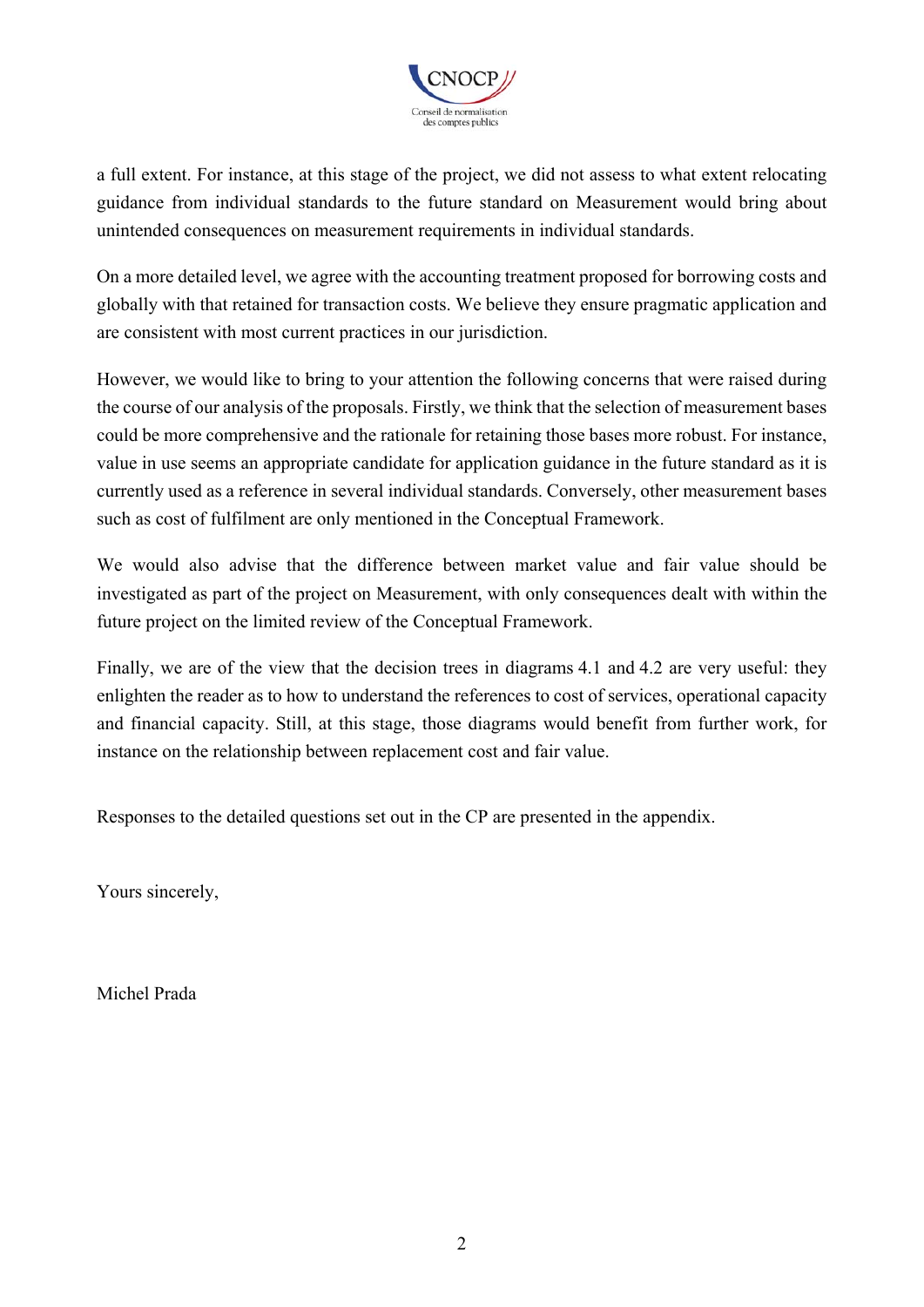

# **APPENDIX**

# *Preliminary View 1*

*The IPSASB's Preliminary View is that fair value, fulfillment value, historical cost and replacement cost require additional application guidance.* 

*Do you agree with the IPSASB's Preliminary View?* 

*If not, please provide your reasons, stating clearly which measurement bases should be excluded from, or added to, the list, and why.* 

The CNoCP agrees that additional application guidance as to how to apply measurement bases in the IPSAS suite of standards is useful and welcomes the efforts put in the Measurement project.

# **1. Ensuring overall consistency of the approach proposed in the Consultation Paper**

However, to ensure the overall consistency of the approach proposed in the CP, we would suggest that the rationale for retaining some measurement bases over others should be better explained.

For instance, the CP refers to value in use as a measurement basis that would not need application guidance to be included in the future standard on Measurement. The reason stated  $1$ is that specific guidance currently exists in IPSAS 21, *Impairment of Non-Cash-Generating Assets*, and IPSAS 26, *Impairment of Cash-Generating Assets*. Also, as value in use applies to specific transactions, it would not be considered generic measurement which is the primary target of the future IPSAS on Measurement.

However, one could argue that firstly, value in use is listed as a measurement basis in the Conceptual Framework<sup>2</sup>. Secondly, value in use is extensively described in IPSAS 21 and IPSAS  $26<sup>3</sup>$  as an alternative measurement basis to fair value for determining the recoverable amount using several approaches as appropriate. In that respect, methods to measure fair value and value in use can be similar (for instance the use of discounted cash flows), but still provide different outcomes. Lastly, impairment is a major component of the cost model<sup>4</sup> as set out in IPSAS 17, *Property, Plant and Equipment* and in IPSAS 31, *Intangible Assets*.

<u>.</u>

<sup>&</sup>lt;sup>1</sup> See footnote 14 on page 16 of the Consultation Paper (CP).

<sup>&</sup>lt;sup>2</sup> See Conceptual Framework, section on Measurement bases for assets in paragraphs 7.58-68.

<sup>3</sup> See IPSAS 21.44-49 and IPSAS 26.43-70.

<sup>4</sup> See IPSAS 17.42-81: under the cost model, "*an item of property, plant and equipment shall be carried at its cost, less any accumulated depreciation and any accumulated impairment losses*".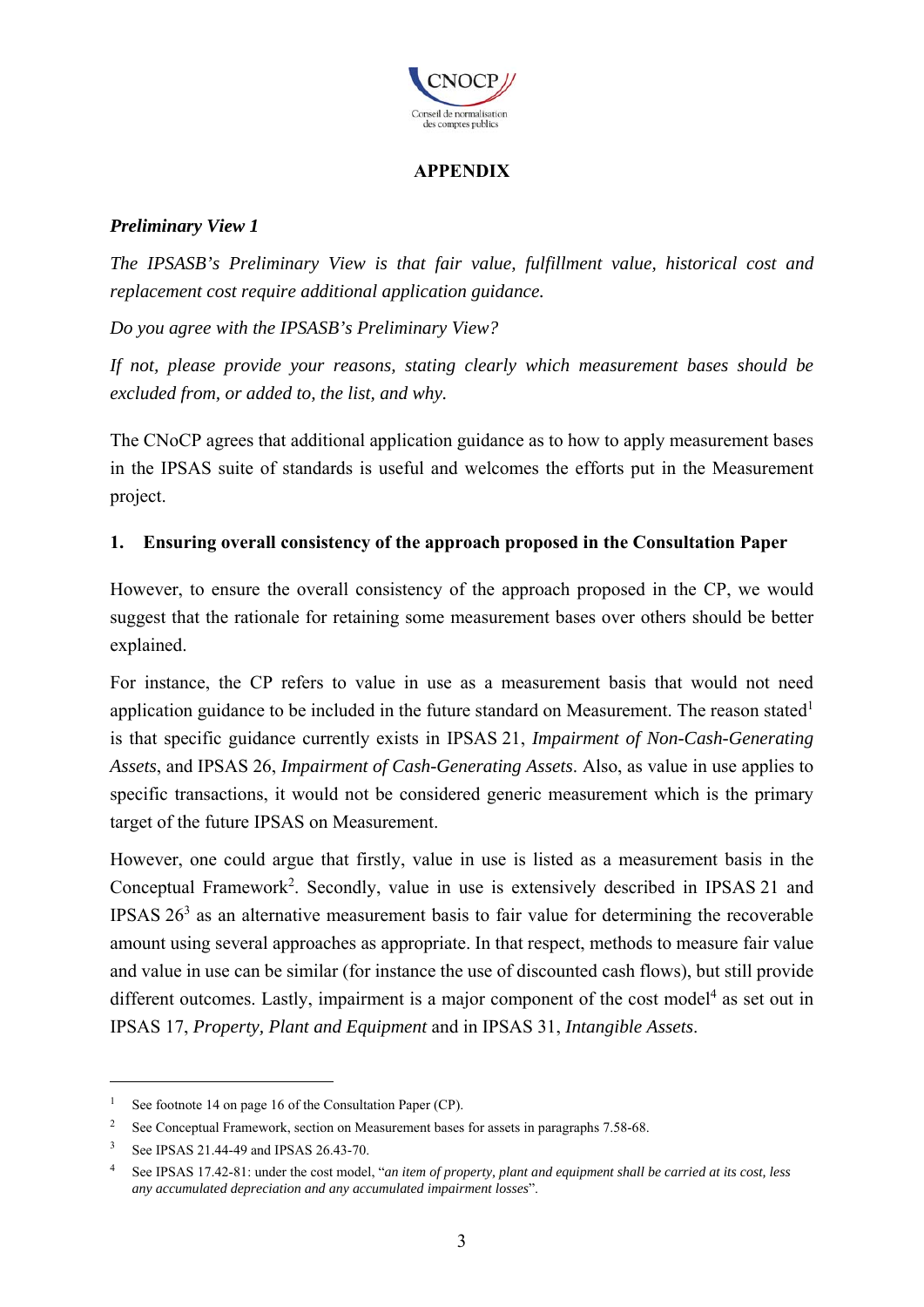

Because value in use is an alternative to fair value in measuring the recoverable amount of a potentially impaired asset subsequently measured using the cost model, incorporating the related existing guidance in IPSAS 21 and IPSAS 26 would be more consistent with the inclusion of guidance on both historical cost (appendix C) and fair value (appendix A). Additionally, bringing together in one same standard guidance on how to measure value in use of a non-cash generating asset and value in use of a cash generating asset would help conveying the idea that service potential, measurable to some extent, is a critical feature of public sector accounting specificities, as underlined in paragraph 14 of the Preface to the Conceptual Framework.

### **2. Increasing consistency between the Conceptual Framework and individual standards**

When considering whether the list of measurement bases in the CP is complete, the CNoCP noted that a number of measurement bases listed in the Measurement section of the Conceptual Framework were never actually referred to within the individual standards. This is specifically the case for net selling price, cost of release and assumption price. We therefore question if those measurement bases should be retained in the Conceptual Framework.

Conversely, should those measurement bases be alternative bases as per the diagrams<sup>5</sup> for the choice of subsequent measurement bases for assets and liabilities, they should be clearly labelled as such and included in the future standard on measurement with some application guidance. From a practical viewpoint, based on the fact that the diagrams mention alternative bases, the future standard on measurement would prove more comprehensive if it listed measurement bases and their alternate choices. This would highly increase the relevance of such a standard for preparers.

With respect to market value, defined in the Conceptual Framework, we observe that the term is used in some instances in IPSAS 17 as well as in several other standards. Market value is also widely used in the System of National Accounts (SNA)/Government Finance Statistics Accounts Manual (GFSM), alongside fair value, but seemingly with somewhat different meanings. For the sake of consistency with GFS on the one side and with IFRSs on the other side, either with a view to align or to explain why departure is necessary, differences should be carefully reviewed. Ensuring consistency on this specific topic would better be addressed in the Measurement project, with any consequences affecting the Conceptual Framework.

1

<sup>5</sup> See diagrams 4.1 and 4.2 in CP on pages 38 and 41.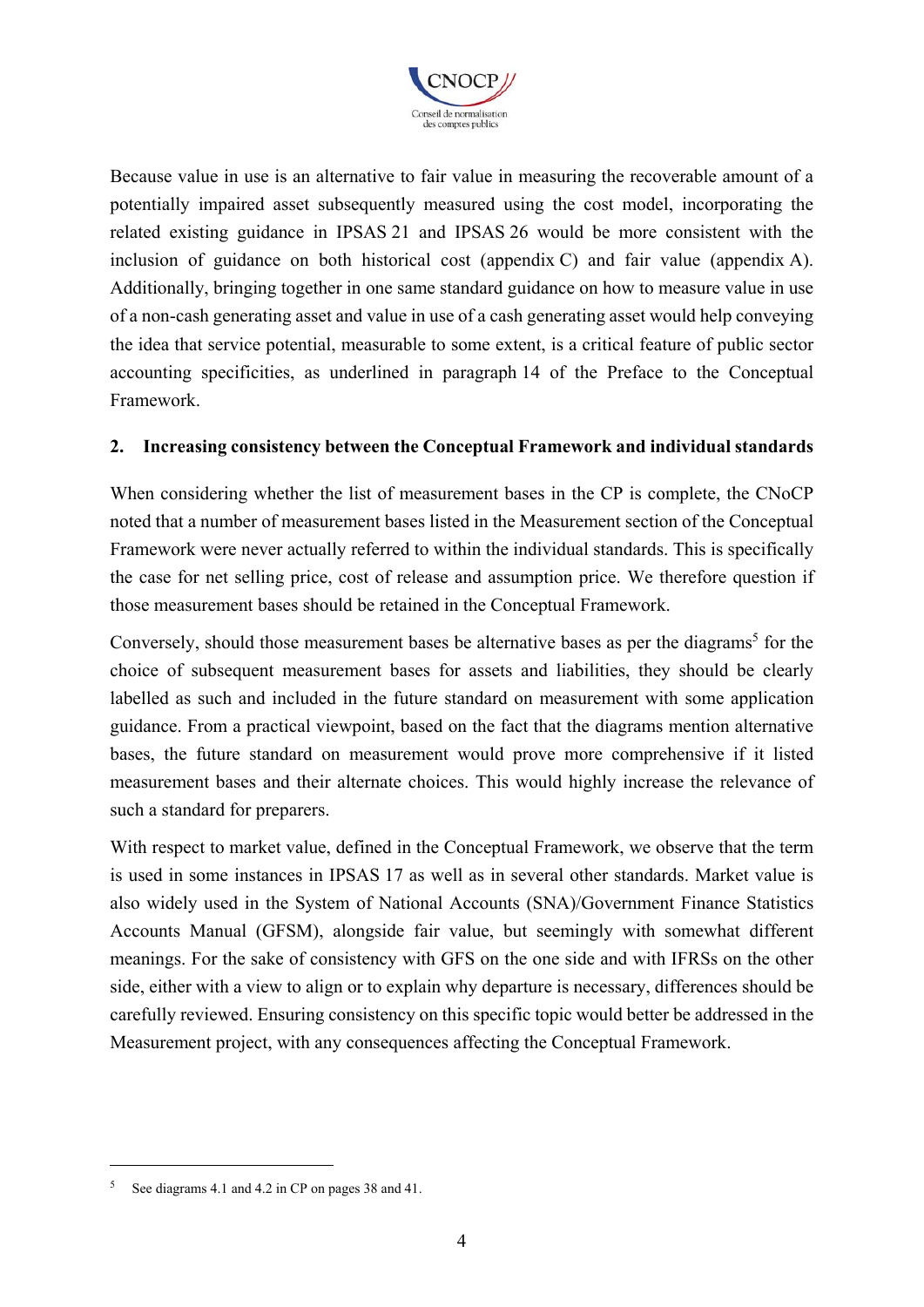

# *Preliminary View 2*

*The IPSASB's Preliminary View is that the application guidance for the most commonly used measurement bases should be generic in nature in order to be applied across the IPSAS suite of standards. Transaction specific measurement guidance will be included in the individual standards providing accounting requirements and guidance for assets and liabilities.* 

*Do you agree with the IPSASB's Preliminary View?* 

*If not, please provide your reasons, and state what guidance should be included, and why.* 

First of all, we agree that the definitions of all measurement bases referred to in individual IPSASs should be located in one same overall standard on Measurement.

We also welcome that application guidance is proposed in the form of an overall standard that fills the gap between the Conceptual Framework and individual standards. The future standard on measurement would be a useful addition to the IPSAS suite of standards, all the more that, contrary to IFRS 13 *Fair Value Measurement*, it is designed to cover the generic measurement bases used in the public sector.

However, selecting measurement bases depending on whether they are generic in nature may create gaps in the development of application guidance that could be useful to preparers. Exactly how generic a measurement basis is may be rather subjective. In addition, setting-up an exhaustive list of measurement bases might prove complex, for instance in drawing a line between measurement bases and measurement techniques. For the future standard to be fully operational, we would therefore recommend that measurement bases that are mentioned throughout the standards should be listed, with a clear rationale as to why application guidance is not deemed necessary in some instances. From a practical standpoint, as well as in the public interest, this is especially true of measurement bases that could illustrate alternative measurement bases as identified in the decision tree for the choice of the subsequent measurement basis in diagrams 4.1 and 4.2.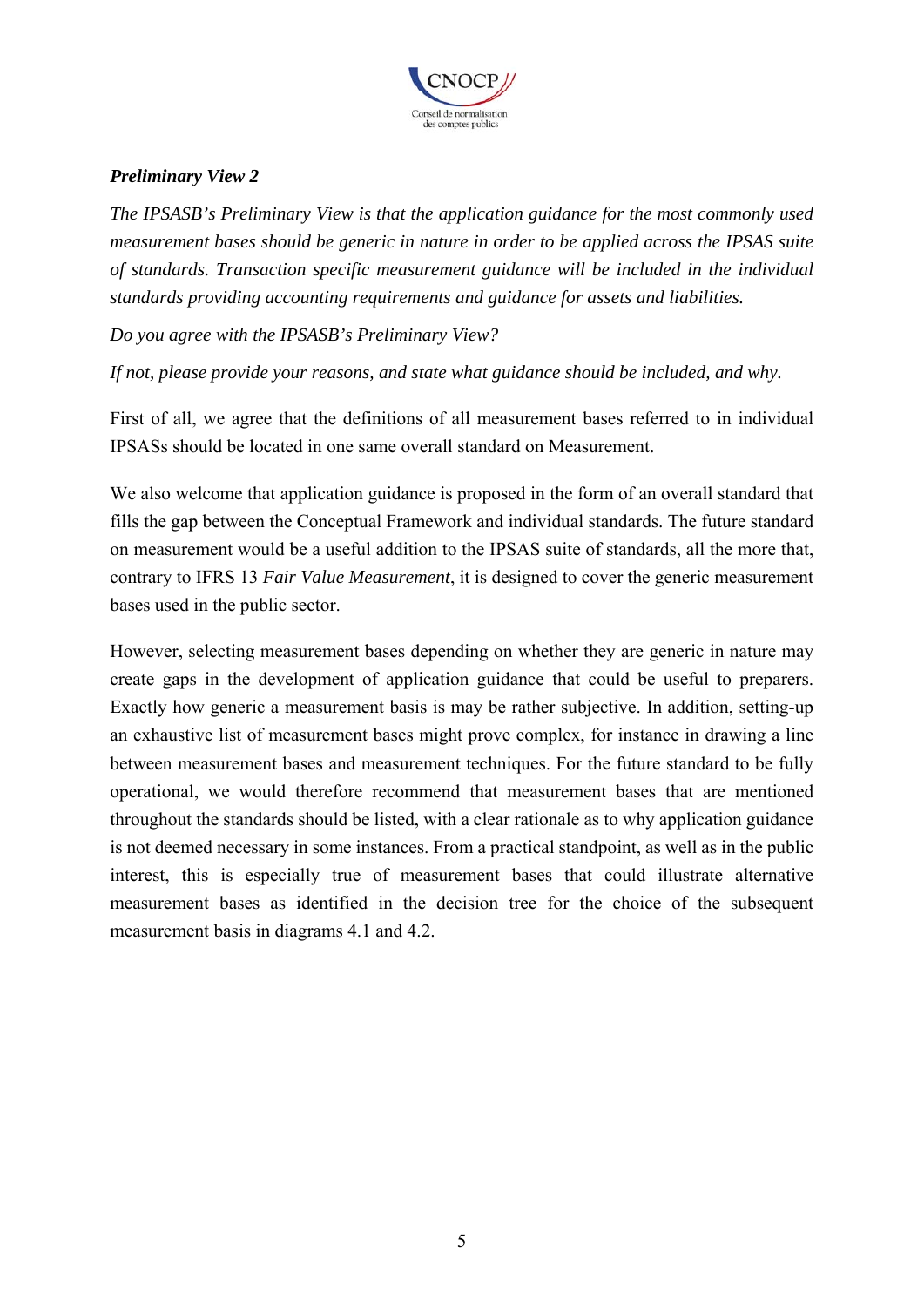

# *Preliminary View 3*

*The IPSASB's Preliminary View is that guidance on historical cost should be derived from existing text in IPSAS. The IPSASB has incorporated all existing text and considers Appendix C: Historical Cost–Application Guidance for Assets, to be complete.* 

*Do you agree with the IPSASB's Preliminary View?* 

*If not, please provide your reasons, stating clearly what you consider needs to be changed.* 

At the CP stage of the process, in the absence of a census of measurement bases, it seems difficult to assess whether application guidance is complete. We did not explore to what extent relocating guidance might have consequences on the measurement requirements in individual standards.

In addition, as mentioned above, perceived inconsistencies exist between the Conceptual Framework, individual IPSAS standards and GFS. As a consequence, we would rather wait for an overall more comprehensive document before we assess each and every application guidance.

# *Preliminary View 4*

*The IPSASB's Preliminary View is that fair value guidance should be aligned with IFRS 13, taking into account public sector financial reporting needs and the special characteristics of the public sector. The IPSASB considers Appendix A: Fair Value–Application Guidance, to be complete.* 

*Do you agree with the IPSASB's Preliminary View?* 

*If not, please provide your reasons, stating clearly what you consider needs to be changed.* 

As far as fair value guidance is concerned, the reference above to the need for a more comprehensive overall context is all the more critical that there is a perceived tension with the use of market value as a standalone measurement basis. This is a reason why the difference between the two terms, if any, and the related consequences should be explored as part of the CP phase rather than during the limited review of the Conceptual Framework.

Other than the general comment above, we would not comment on an application guidance drawn from IFRS 13 for those elements that are measured using fair value in accordance with the relevant IPSAS, where fair value meets the same definition as in the private sector.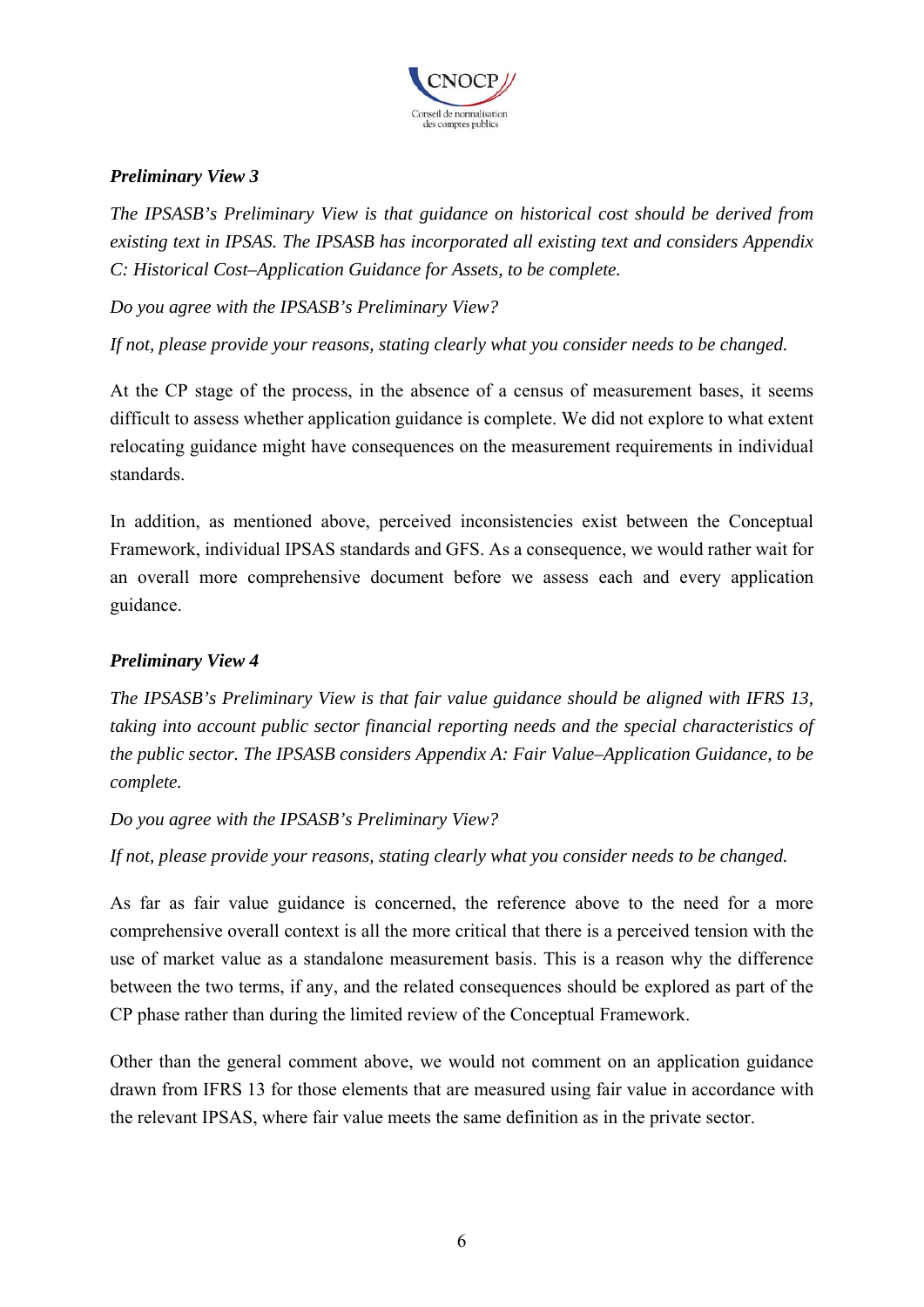

# *Preliminary View 5*

*The IPSASB's Preliminary View is that fulfilment value guidance should be based on the concepts developed in the Conceptual Framework, expanded for application in IPSAS. The IPSASB considers Appendix B: Fulfilment Value–Application Guidance, to be complete.* 

*Do you agree with the IPSASB's Preliminary View?* 

*If not, please provide your reasons, stating clearly what you consider needs to be changed.* 

As a general preliminary comment, a quick review of the Handbook published in 2018 shows that cost of fulfilment is only mentioned in the Conceptual Framework. Unless we're mistaken, no current standard seems to require measuring liabilities using cost of fulfilment. It is therefore somewhat uncomfortable to comment on application guidance for that measurement basis.

In addition, we note that IPSAS 19, *Provisions, Contingent Liabilities and Contingent Assets* requires that liabilities should be measured at "best estimate" or present value. As a consequence, we would recommend that the IPSASB should elaborate on how cost of fulfilment would articulate with "best estimate". We are wondering whether the proposed change is only to update the terminology and definition or if it might bring unintended consequences.

### *Preliminary View 6*

*The IPSASB's Preliminary View is that replacement cost guidance should be based on the concepts developed in the Conceptual Framework, expanded for application in IPSAS. The IPSASB considers Appendix D: Replacement Cost–Application Guidance, to be complete.* 

*Do you agree with the IPSASB's Preliminary View?* 

*If not, please provide your reasons, stating clearly what you consider needs to be changed.* 

We observe that replacement cost is used in several occasions in the suite of IPSAS standards, for instance as follows:

 In IPSAS 12, current replacement cost is defined as "*the cost the entity would incur to*  acquire the asset on the reporting date<sup>"7</sup>;

1

See IPSAS 19.44-45: best estimate is "the amount that an entity would rationally pay to settle the obligation at the reporting date or to transfer it to a third party at that time".

See IPSAS 12.9.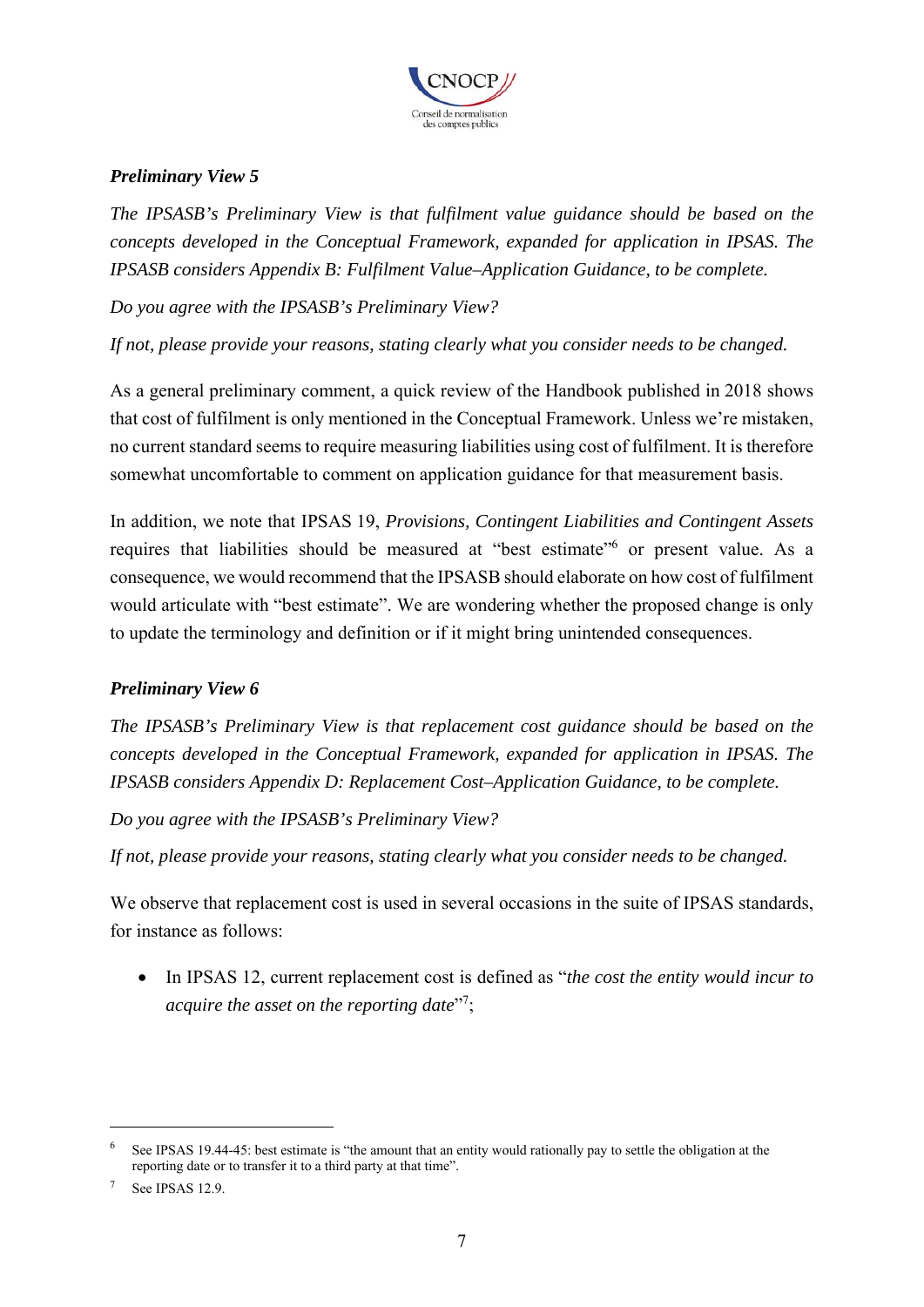

- $\bullet$  IPSAS 17<sup>8</sup> refers to depreciated replacement cost as an estimation of fair value in the case of specialised buildings measured using the revaluation model. Incidentally, the question of the distinction between a measurement model and a measurement basis could also be raised here;
- $\bullet$  IPSAS 21<sup>9</sup> also uses a reference to depreciated replacement cost, though more as an approach, to measure "*the present value of the remaining service potential of an asset*.";
- $\bullet$  In the Conceptual Framework, it is further described as a surrogate<sup>10</sup> for value in use in those cases where expected cash flows are inappropriate.

Based on the above observation, replacement cost could be perceived as a subset of fair value. We would therefore question whether it is relevant to discuss replacement cost in a standalone appendix. In that line of thoughts, we note that IFRS  $13<sup>11</sup>$  refers to replacement cost as a valuation technique to measure fair value. Conversely, the decision tree in diagram 4.1 indicates that replacement cost is to be selected for assets that are held for their operational capacities; hence, replacement cost is considered different from fair value that would be selected for assets that are held for their financial capacities. We would therefore recommend that the IPSAS Board decide whether replacement cost should be related to fair value; if it should, we would be grateful that the Board elaborate on the consequences, especially with respect to the decision trees. We believe that it is critical to resolve that perceived inconsistency before an opinion can be formed on the merits of Appendix D.

Another issue that arises from the above finding is that, should replacement cost be considered a fair value-type of measurement, then one could argue that the distinction between operational and financial capacities is somehow conceptually flawed and practically not helpful. We would appreciate if the IPSAS Board could tackle this additional concern.

### *Preliminary View 7*

*The IPSASB's Preliminary View is that all borrowing costs should be expensed rather than capitalized, with no exception for borrowing costs that are directly attributable to the acquisition, construction, or production of a qualifying asset.* 

*Do you agree with the IPSASB's Preliminary View?* 

1

<sup>8</sup> See IPSAS 17.47.

<sup>&</sup>lt;sup>9</sup> See IPSAS 21.45.

<sup>&</sup>lt;sup>10</sup> See Conceptual Framework paragraph 7.67.

<sup>11</sup> See IFRS 13.B8.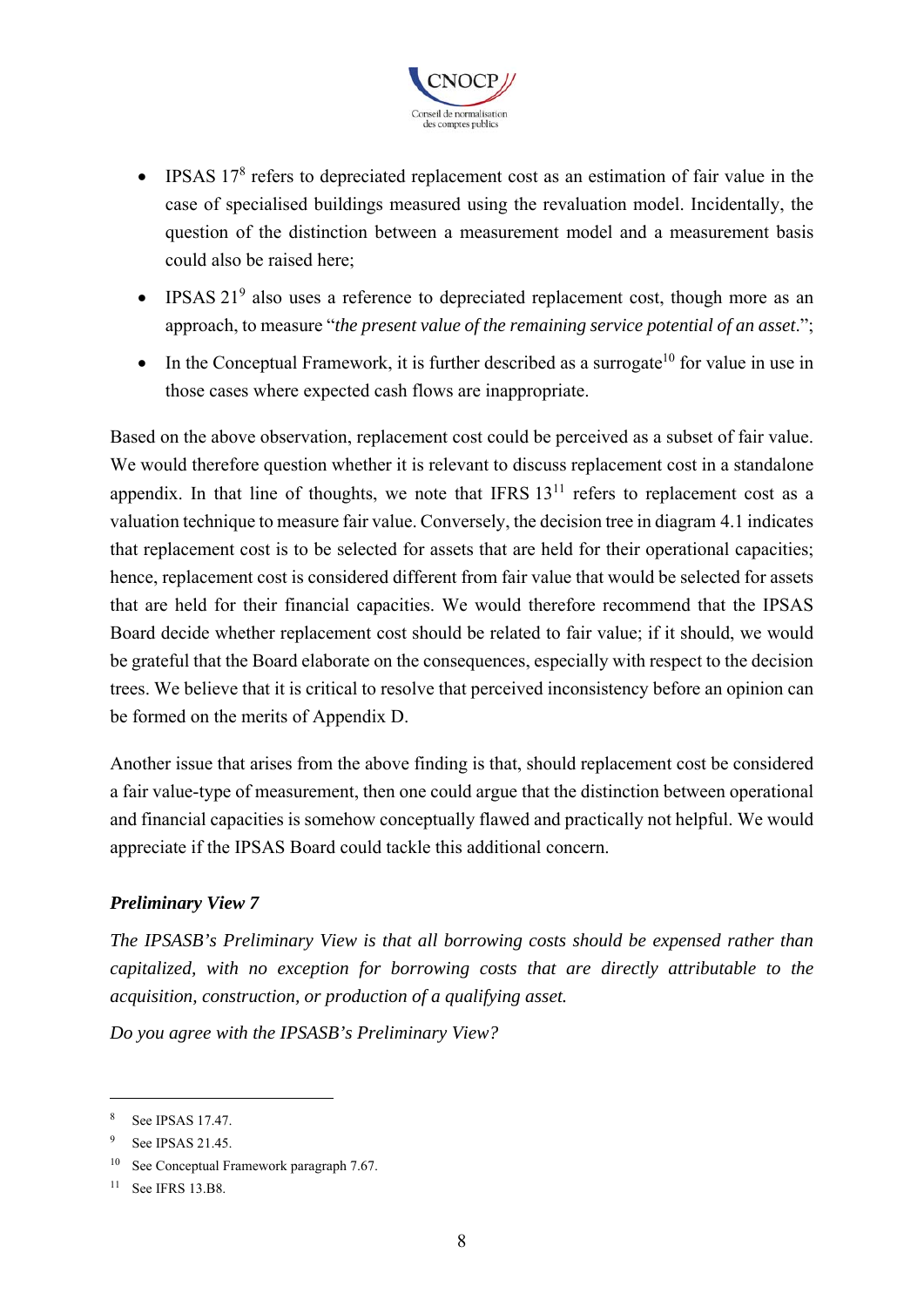

*If not, please state which option you support and provide your reasons for supporting that option.* 

We believe that the proposed solution is sound and simple in the public sector.

The proposed accounting treatment is consistent with the way borrowing costs are accounted for at central government level in France. At local public authority level, borrowings are decided on a general basis and cannot be allocated to specific investments. Therefore, calculating a relevant figure for borrowing costs would be challenging.

The proposed accounting treatment that departs from IAS 23, however raises the issue of consistency where public sector entities report under IPSASs and are controlled by an entity that reports under IFRSs, or where a public sector entity controls an entity that establishes its separate financial statements under IFRSs.

# *Preliminary View 8*

*The IPSASB's Preliminary View is that transaction costs in the public sector should be defined as follows:* 

**Transaction costs** are incremental costs that are directly attributable to the acquisition, issue or disposal of an asset or liability and would not have been incurred if the entity had not acquired, issued or disposed of the asset or liability.

*Do you agree with the IPSASB's Preliminary View?* 

*If not, please provide your reasons, and provide an alternative definition for the IPSASB to consider.* 

Overall, the proposed definition seems operational and in line with current practices in France.

We would recommend that, given that the definition mentions "costs that are directly attributable to the acquisition", transaction costs and costs directly attributable to an asset as described in IPSAS 17.30-36A should be better articulated, either in the future standard or in IPSAS 17.

# *Preliminary View 9*

*The IPSASB's Preliminary View is that transaction costs should be addressed in the IPSAS, Measurement, standard for all IPSAS.* 

*Do you agree with the IPSASB's Preliminary View?*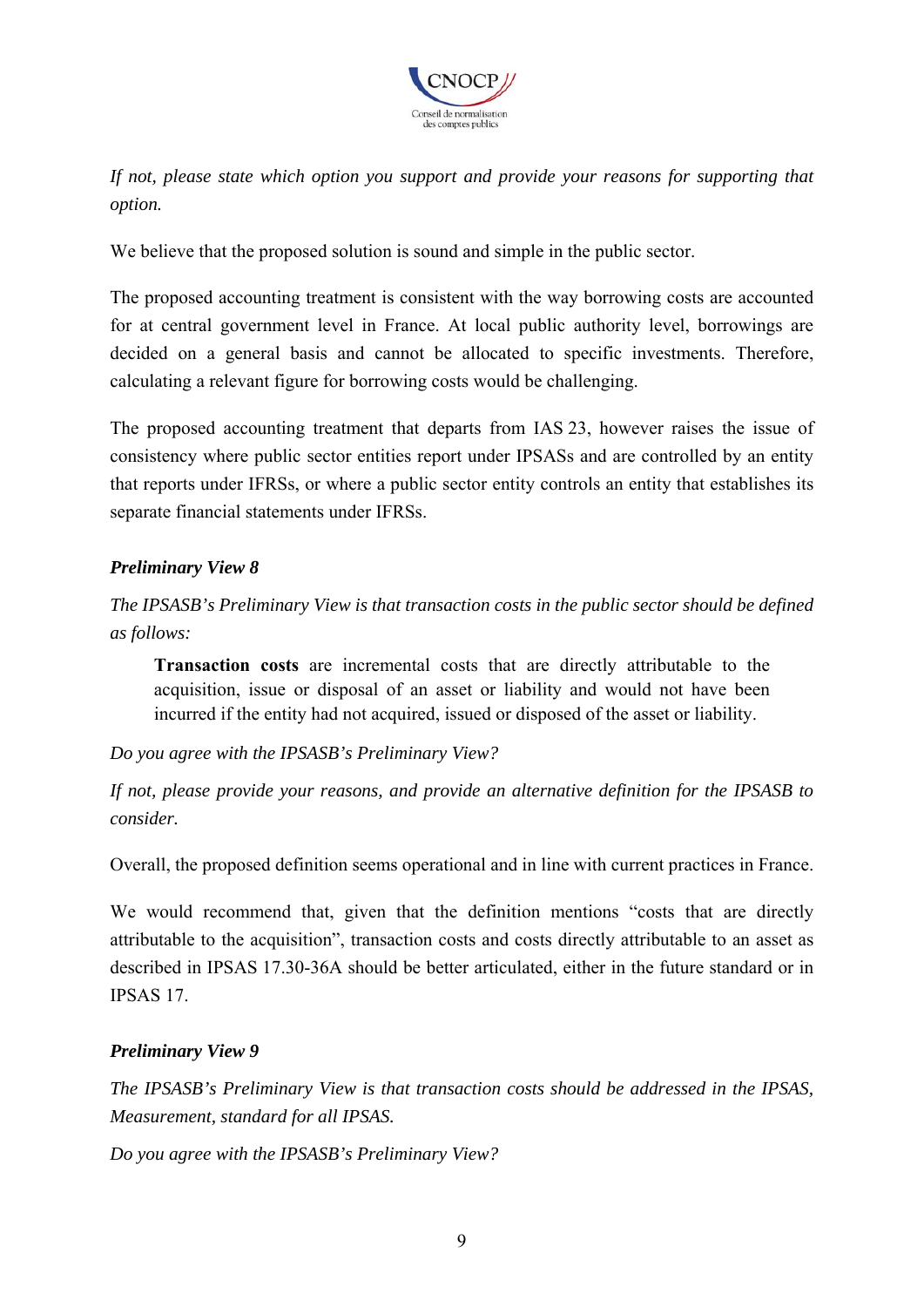

*If not, please provide your reasons and state how you would address the treatment of transaction costs in IPSAS, together with your reasons for supporting that treatment.* 

While we view the accounting for transaction costs as very specific and ancillary to the future measurement standard, we believe that it is still helpful for preparers and users that they are addressed as a cross-cutting issue within the Measurement standard.

# *Preliminary View 10 and Preliminary View 11*

*The IPSASB's Preliminary View is that transaction costs incurred when entering a transaction should be:* 

- *Excluded in the valuation of liabilities measured at fulfillment value;*
- *Excluded from the valuation of assets and liabilities measured at fair value; and*
- *Included in the valuation of assets measured at historical cost and replacement cost.*

*The IPSASB's Preliminary View is that transaction costs incurred when exiting a transaction should be:* 

- *Included in the valuation of liabilities measured at fulfillment value;*
- *Excluded from the valuation of assets and liabilities measured at fair value; and*
- *Excluded in the valuation of assets measured at historical cost and replacement cost.*

*Do you agree with the IPSASB's Preliminary View?* 

*If not, please provide your reasons and state how you would treat transaction costs in the valuation of assets and liabilities, giving your rationale for your proposed treatment.* 

We welcome the proposal that ensures consistency between entering and exiting a transaction, as well as internal consistency within a measurement basis. However, we would encourage the Board to further explain why transaction costs should be excluded from exit value measurement.

As evidenced in our response to PV6, replacement cost seems to be considered a current value measurement basis. In that respect, because the proposed accounting treatment for transaction costs for assets measured using historical cost is the same as that for assets measured using replacement cost, we would recommend that the future requirements elaborate on the consequences. To be more specific, a difference may arise in the accounting treatments for two same assets A and B, where asset A is measured at replacement cost used as a proxy for fair value and fair value is used to measure asset B. Under the current proposal, transaction costs would then be excluded from the valuation of asset B, while included in the valuation of asset A.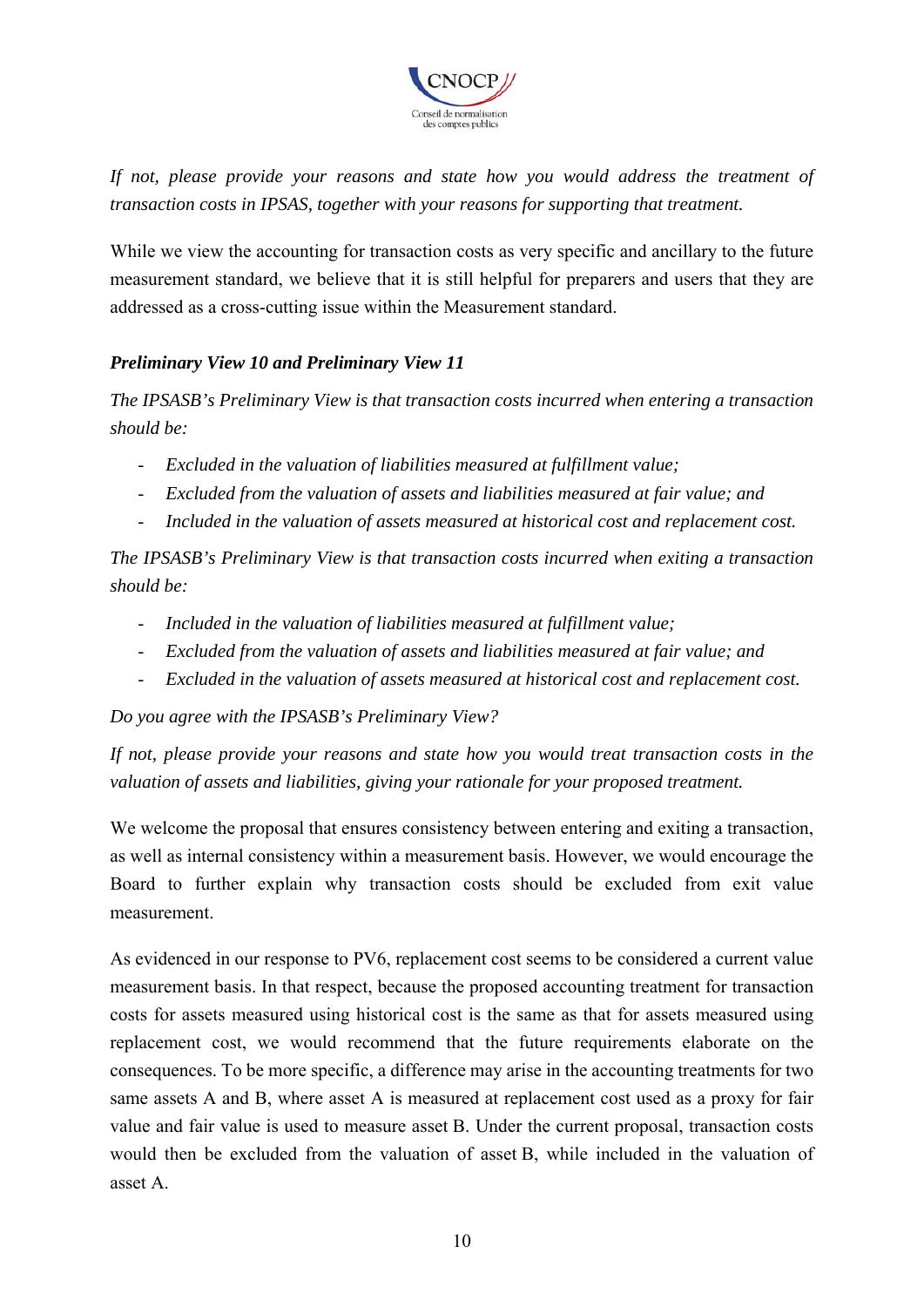

# *Specific Matter for Comment 1*

*Definitions relating to measurement have been consolidated in the core text of the Illustrative ED.* 

*Do you agree that the list of definitions is exhaustive?* 

*If not, please provide a listing of any other definitions that you consider should be included in the list and the reasons for your proposals.* 

In line with our assessment of the list of measurement bases in our response to PV1, we feel uncomfortable to assess the completeness of the list of definitions in the Illustrative ED. However, the list of definitions is quite a long one, which we believe may not be a good indication for a practical and easy implementation of requirements.

As far as the list of definitions is concerned, we would question why the "cost model" is not defined when the "cost approach" is, even more so that both notions refer to cost. In addition, as discussed in our response to PV6, "cost model" is a historical cost-based measure, where "cost approach" could be related to current value. It would also be helpful either to explain in what a valuation technique is different from a valuation model, or else to use the same term to avoid confusion.

Moreover, some definitions include a reference to the timing of measurement that varies depending on the measurement basis: for instance, "*at the measurement date*" for fair value and "*at the time of its acquisition or development*" for historical cost. Such differences could be perceived as bringing in inconsistency, all the more as the CP does not specifically refer separately to measurement at initial recognition on the one hand and to subsequent measurement on the other hand.

# *Specific Matter for Comment 2*

*Guidance in International Valuation Standards (IVS) and Government Financial Statistics (GFS) has been considered as part of the Measurement project with the aim of reducing differences where possible; apparent similarities between IPSAS, IVS and GFS have been noted. Do you have any views on whether the IPSASB's conclusions on the apparent similarities are correct?*